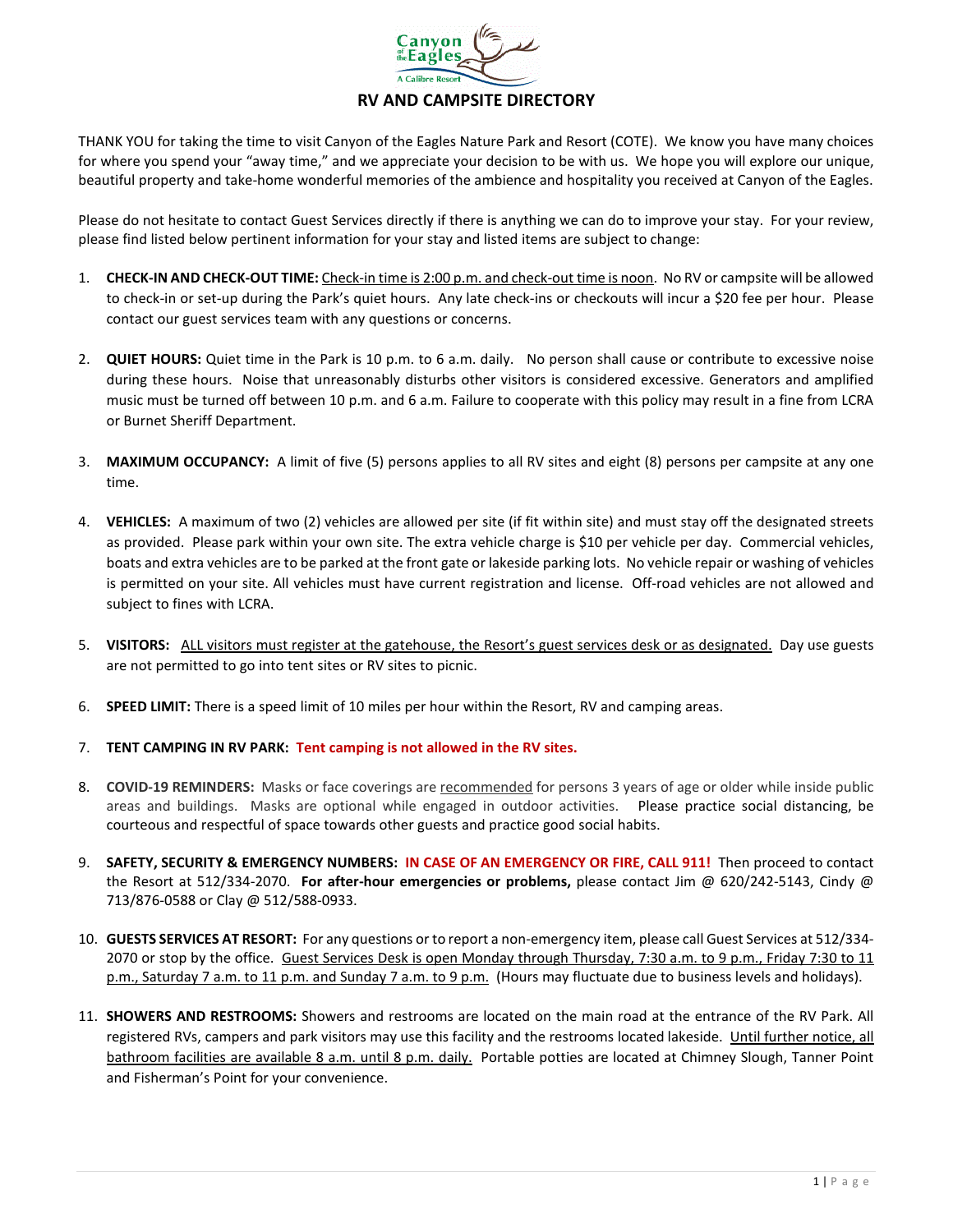

## **RV AND CAMPSITE DIRECTORY**

- 12. **PICNICS AND CAMPFIRES:** Picnicking and camping are allowed only in those areas so designated. When there is no BURN BAN, campfires are permitted in established fire rings only or in contained camp stoves. No gathering of standing or dead wood and unsupervised campfires are allowed. During time of extreme fire hazard conditions, Burnet County may declare a BURN BAN on all ground fires in the Park for purposes of public health, safety and welfare. No person is allowed to light, build or maintain a ground fire within the Park while the BURN BAN is in effect. Please do not burn or dump trash, garbage, brush or other refuse while in the Park.
- 13. **CHILDREN:** Due to the intimate size and remote nature of our park, we ask that children age 16 and under be supervised at all times by the care of parents, a nanny, or guardian. Please remember to use caution when exploring the surrounding areas with young children and pets. The wildlife is in their natural habitat and may be protective of their environment.
- 14. **PETS:** We are a pet friendly park! There is a limit of two (2) pets per site (additional fee may apply). Pets must always be on a leash no longer than 6 feet including in your site area, the public areas and trails. Pets are not to be left unattended. Pets are allowed on the restaurant's outdoor deck or patio. Guests are responsible for cleaning up after their pets and any damage that their pets may cause to the property. Excessive barking dogs will not be allowed to stay in the park when they disturb others. Guests are responsible for removing and disposing of waste associated with their pets. Failure to do so will result in a \$25 fee per occurrence.
- 15. **SHOPPING AND ESSENTIALS:** Our gift shop, located at Guest Services, has ICE, firewood (if no burn ban), sundries, munchies, beverages, candy, apparel, gifts, souvenirs, grab-n-go food items, and other items for your convenience.
- 16. **OVERLOOK RESTAURANT:** Our award-winning restaurant offers daily casual indoor and outdoor dining and takeout. We serve breakfast, lunch and dinner with most meals available for takeout. Brunch is served on Sunday 11 a.m. until 4 p.m. Dinner reservations are required and can be made directly at the restaurant or you may call 512/334-2070. We serve beer and wine daily in the restaurant and cocktails on designated nights. The restaurant is open Monday through Thursday 8 a.m. to 8 p.m., Friday 8 a.m. to 9 p.m., Saturday 7:30 a.m. until 9 p.m., and Sunday 7:30 a.m. to 8 p.m. (Hours may fluctuate due to business levels). Please note, the restaurant closes for two hours between 3 – 5 p.m. on Friday and Saturday. Snacks and food items can be purchased at guest services. Please check or call guest services or the restaurant for more information.
- 17. **EAGLES NEST LOUNGE:** Eagles Nest is open on Friday, Saturday, and holidays, or advised. Alcohol and food items are available with indoor or outdoor seating. Cocktails, beer and wine are also sold at the rear window whenever Eagles Nest is open. You must be 21 years in age to enter Eagles Nest. **ONLY alcoholic beverages purchased from the Resort's restaurant and bar are permitted in the public areas within the Resort.** Please check the sign for hours of operation for more information. Visitors who are intoxicated or causing a disturbance may be removed from the park.
- 18. **SWIMMING & BOAT DOCK: Please note, the Resort's swimming pool is not available to RV guests and tent campers.** We recommend swimming at our beautiful beach area with picnic tables for your use. **NO GLASS** is allowed in our common areas or lakeside for obvious reasons. Please wear shoes and **NO DIVING** at the dock! Boats or water equipment cannot be docked or stored overnight. As a precaution: **LCRA STRONGLY URGES PET OWNERS NOT TO ALLOW THEIR DOGS TO EAT ALGAE IN THE LAKE.**
- 19. **PROGRAMS:** Programs are available for either public or private bookings for a fee. This includes Eagle Eye Observatory, our guided Scenic Boat Cruise, guided nature hikes, and kayak rentals. For more information or sign-up, please contact guest services. Complimentary programs may include live entertainment, nightly movies, reptile program, group nature walks, and others as designated on our website or program schedule located at the front desk.
- 20. **TRAILS:** Over 16 miles of groomed nature trails are available for your enjoyment, for any age or ability (some trails may be closed 3/1-8/31 for nesting season of our endangered birds). Most trails are designated for recreational biking. Stop by Guest Services for a map and directions. This is one of the best ways to enjoy the natural beauty at Canyon of the Eagles. Horses or non-company motorized vehicles are NOT allowed on the trails.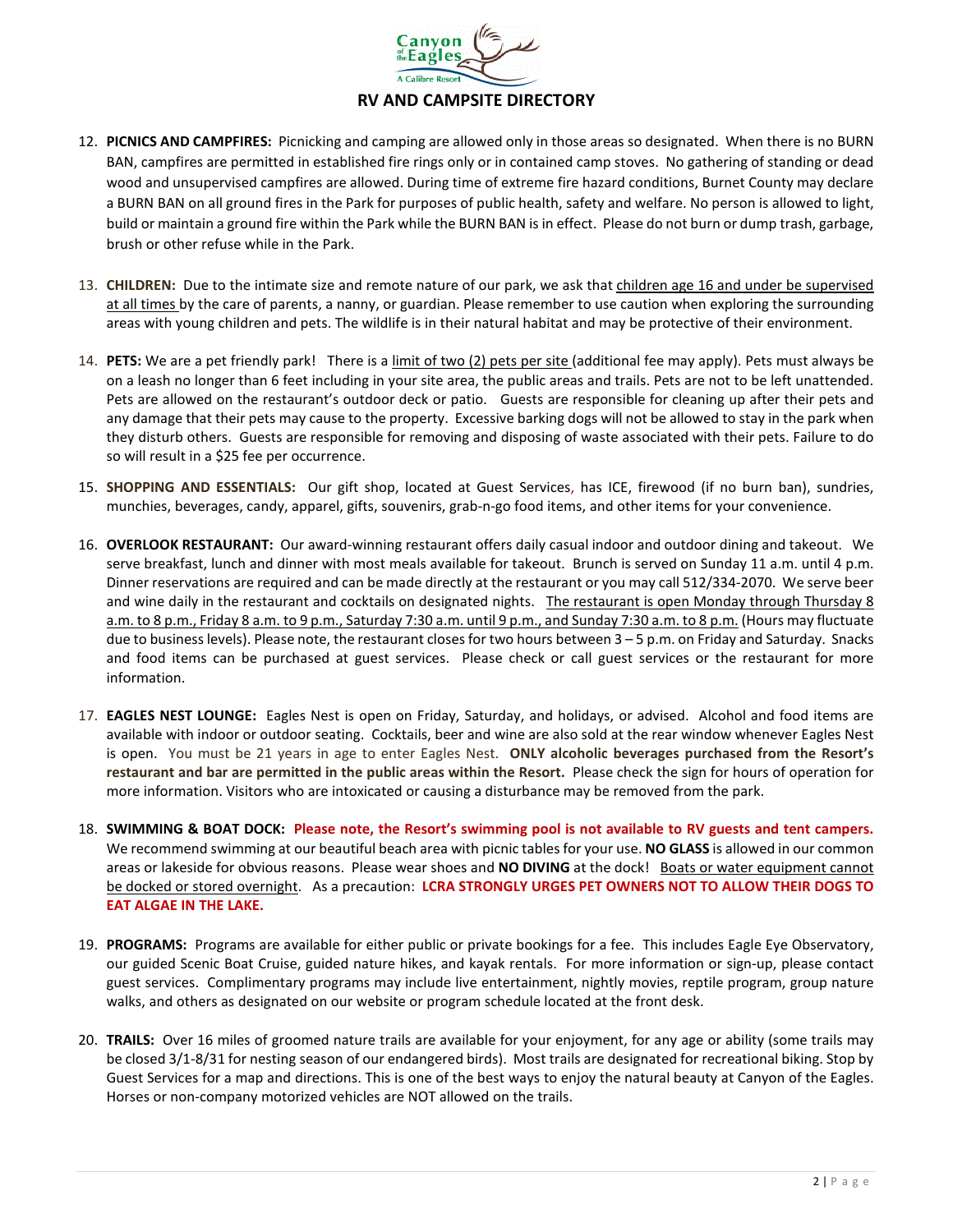

## **RV AND CAMPSITE DIRECTORY**

- 21. **CLEANUP OF SITE:** It is your responsibility to make sure your site is free of trash and unwanted debris upon your departure. If your site is left with trash and unwanted debris that you have collected, you will be charged a minimum of \$50 for cleanup fee on your preferred method of payment on file. Please dispose of all trash in the dumpsters located throughout the park.
- 22. **SMOKING:** All park buildings are nonsmoking, and you may find ash cans around the Park. Please do not throw cigarette butts on the ground. It is litter and creates an extreme fire hazard and may be picked up by the wildlife. Please respect your neighbors and the environment.
- 23. **FIREARMS, HUNTING, TRAPPING AND METAL DETECTORS:** No open carry in an unconcealed manner is allowed in the Park or at the Resort. Guests violating this policy may be asked to leave and understand and agree to hold COTE harmless for any actions arising from a violation of the Park's firearm policy. This policy applies to all firearms, regardless of whether the firearm is a handgun or a long-barreled gun, and regardless of whether the person is licensed to carry a firearm in an unconcealed manner. Not hunting is allowed in the Park. The transportation, use of firearms, or any other type of weapon, and any and all types of hunting are illegal under state law and are strictly prohibited. No person shall place poisons or mechanical devices such as traps and snares within the Park. No person shall operate a metal detector within the Park or collect plants or artifacts.
- 24. **PYROTECHNICS:** No indoor or outdoor pyrotechnics or other incendiary devices are allowed in the Park, this includes fireworks, Chinese lanterns, sparklers, or any fires outside of designated burn areas.
- 25. **DRONES:** Out of safety concerns for our guests, employees, and park property, as well as concerns for individual privacy, COTE prohibits the operation or use of unmanned aerial systems (UAS), or drones, by anyone – including recreational users and hobbyists – without prior written authorization from COTE. This prohibition includes drones used for any purpose whatsoever, whether filming or videotaping, for commercial or personal purposes, or by media or journalists. This prohibition extends to any drones launched or operated from COTE, as well as drones launched from private property outside of the Park but flying within Park boundaries and/or above Park's facilities and camping areas, including the nature trails.
- 26. **DISCLAIMER:** LCRA, Calibre and all its affiliates are not responsible for any injuries, sickness, accidents or death that may occur while visiting and staying at Canyon of the Eagles. Additionally, the owners, operators and their affiliates of COTE a are not liable for any loss of or damage to your personal property including merchandise or stolen goods, articles, or valuables prior to, during or subsequent to any stay.
- 27. **LOCAL ATTRACTIONS:** We are near many central Texas attractions, such as caving and sightseeing tours. Please visit our guest services to get more information on *Things to do at or near Canyon of the Eagles.*
- 28. **REMINDERS:** Please practice our Leave-No-Trace (LNT) Program when enjoying Mother Nature. This means keeping our property pristine, especially from food, trash, or pet droppings. We appreciate your pledge to leave each place you stop to enjoy…better than you found it. Also, please help us protect the native species that live in this natural and rich ecosystem. **We appreciate you not feeding the animals.** Please drive carefully and slowly.

Thank you for staying with us, it's been an HONOR to serve you! We hope you return soon… so don't wait to book your next vacation. You will find that each season or time of year is gorgeous in this unique park and Texas Hill Country. Please drive careful and stay healthy and safe…we'll see you soon!

## *THE TEAM @CANYON OF THE EAGLES*

*"Where the road ends, the adventure begins…" 052822*